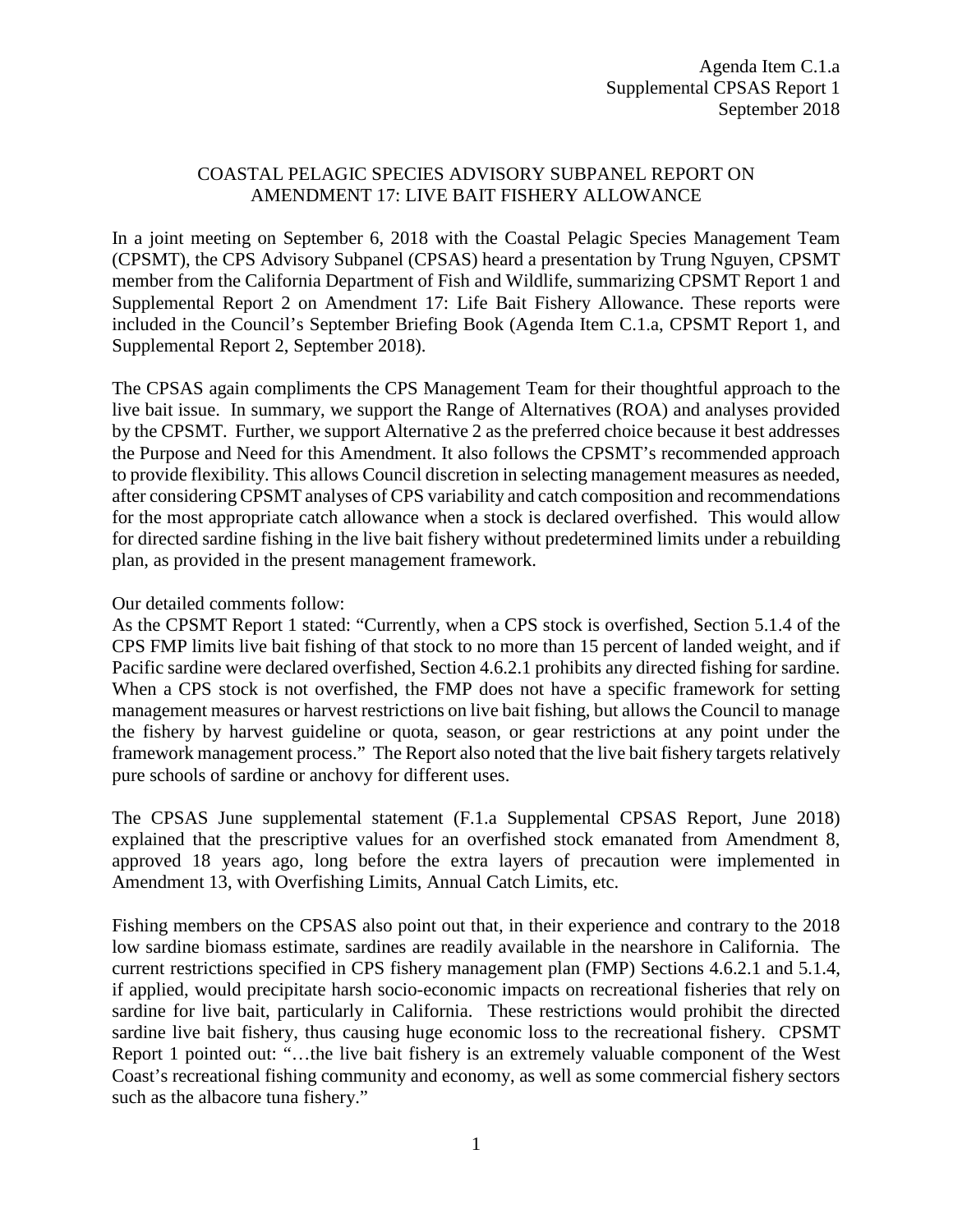The CPSAS again asks the Council to consider the points we raised in our June supplemental report:

- The CPS FMP itself notes that sardines, and all CPS, are driven primarily by environmental cycles. Regarding the rebuilding programs for overfished CPS stocks, the FMP states: "*It is impossible to develop a rebuilding program that would be guaranteed to restore a stock to the MSY level in ten years, because CPS stocks may remain at low biomass levels for more than ten years even with no fishing. The focus for CPS is, therefore, on the average or expected time to recovery based on realistic projections***.**"
- The CPSMT Report and Alternative 2 fit both the FMP's theme of "*recovery based on realistic projections"* and the combination of science, practicality and commonsense highlighted in 2018 National Oceanic and Atmospheric Administration (NOAA) Fishery Priorities, which speak about sustaining fishing communities as well as resources.

Pertaining specifically to the live bait fishery, it is important to acknowledge:

- California's recreational fishery contributes tremendous socio-economic benefits to the state. According to NOAA statistics, in 2015, marine recreational anglers spent \$1.5 billion on fishing activities, adding an additional \$1.3 billion of economic value and support of approximately 16,000 full and part-time jobs.
- The live bait fishery represents the highest-value use of the sardine resource on the West Coast, catches are small, and more than 90 percent of the live bait 'borrowed' from the ocean is returned alive.

Further, it is important that the Council acknowledge the growing number of studies examining CPS variability in an ecosystem-based management context, and their findings that our CPS fisheries have a negligible impact on ecosystem function and other marine life. For example, Olsen et al  $(2018)^1$  $(2018)^1$  $(2018)^1$  published a very recent evaluation of the effects of fishing on ocean ecosystems, using a number of Atlantis ecosystem models from around the world. Their analysis, which includes the California Current Atlantis Model, suggests that doubling the fisheries on small pelagic fishes will have minimal direct impacts on ecosystems.

Flexibility is a recurring theme that the Council will hear in its Ecosystem Management agenda item. We're asking the Council to consider the natural variability in CPS stocks and apply flexibility to CPS management policies. We ask the Council to select Alternative 2 as the preliminary preferred alternative, and set a course that will result in final approval of Amendment 17 at the November 2018 Council meeting.

## **Minority Statement:**

A minority of the CPSAS differs in part from the majority of the subpanel in that she supports the implementation of a mandatory catch reporting and monitoring program in order to provide the Council and National Marine Fisheries Service with the ability to track live bait harvest in-season, similar to other directed CPS fisheries. Mandatory catch reporting will allow the Council to

<span id="page-1-0"></span> <sup>1</sup> *Ocean Futures Under Ocean Acidification, Marine Protection, and Changing Fishing Pressures Explored Using a Worldwide Suite of Ecosystem Models*. Frontiers in Marine Science Volume 5 | Article 64 [www.frontiersin.org](http://www.frontiersin.org/) 1 March 2018 |